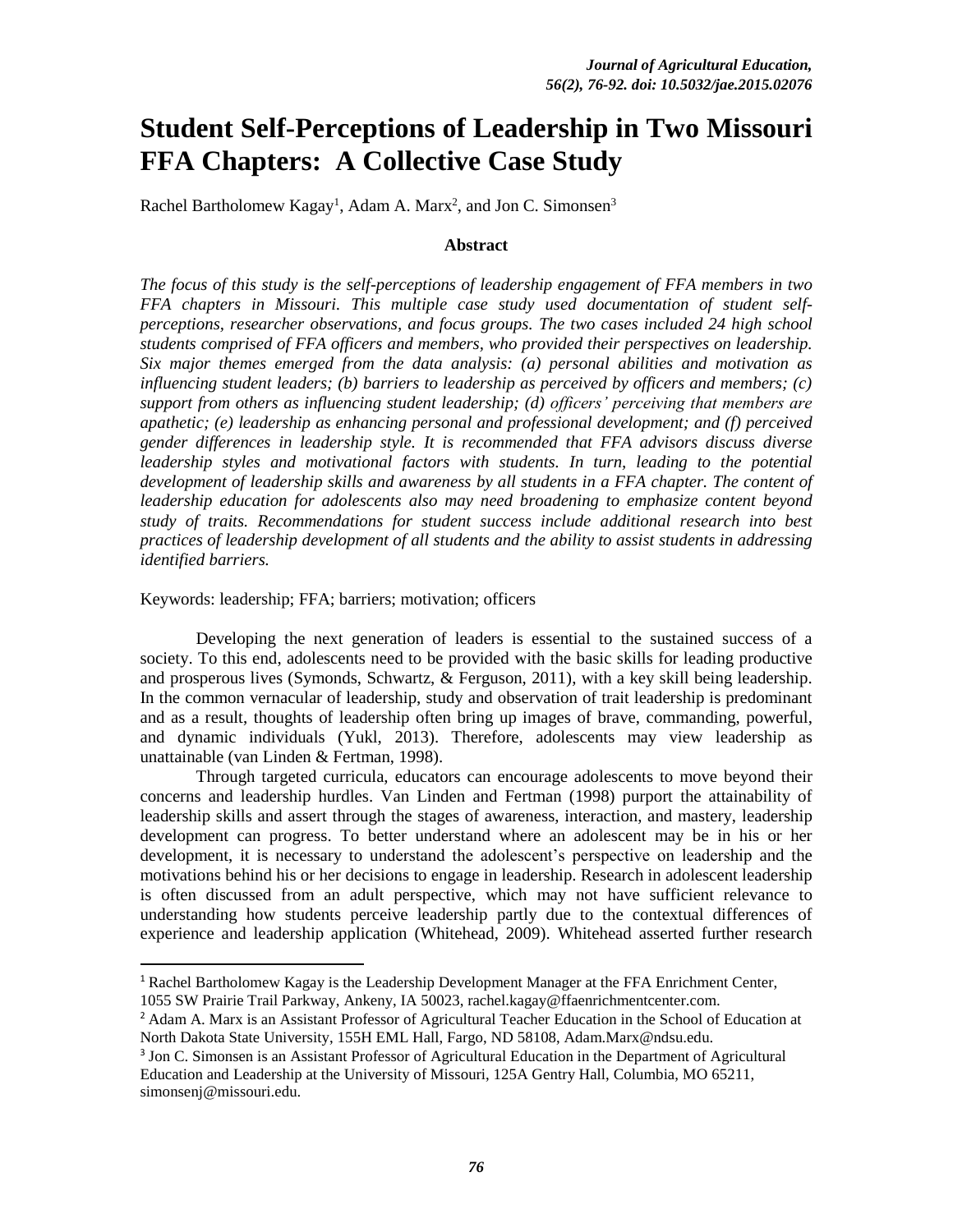needs to explore the leadership perspective of adolescents to aid in developing opportunities for adolescents to achieve their leadership potential.

Adolescent leadership development is a primary aim of the FFA Organization and takes center stage in the FFA motto and strategies (National FFA Organization, 2006). Empirical evidence demonstrates that student membership in the FFA enhances leadership skills (Dormody & Seevers, 1994; Mullins & Weeks, 2006; Ricketts & Newcomb, 1984; Rutherford, Townsend, Briers, Cummins, & Conrad, 2002; Stewart, Smith, Ehlert & Mihalevich, 1985; Wingenbach & Kahler, 1997). Further, a students' active involvement within multiple aspects of the organization positively directs students' self-perceptions of their leadership ability (Brick, 1998; Carter & Spotanski, 1989; Mullins & Weeks, 2006; Ricketts & Newcomb, 1984; Rutherford et al., 2002; Townsend & Carter, 1983).

In the FFA, although half of the leadership positions are occupied by female students, male students outnumber female students (National FFA Organization, 2013). Partially contributing to this dynamic, several studies describe females FFA members possess stronger self-perceptions of their leadership abilities than do male members (Brick, 1998; Dormody & Severs, 1994; Ricketts et al., 2004; Wingenbach & Kahler, 1997). Involvement in the FFA has shaped the leadership development of hundreds of thousands of its members, but there is sparse research on students' leadership decision making within the organization. To develop the next generation of leaders, it is important to gain a better understanding of the perceptions of leadership held by adolescents involved in FFA chapters.

# **Review of the Literature**

Leadership has been studied and defined in a variety of ways. According to Burns (1995), leadership is "one of the most observed and least understood phenomena on earth" (p. 9). Often referenced in leadership education literature, Yukl's (2013) definition of leadership, "the process of influencing others to understand and agree about what needs to be done and how to do it, and the process of facilitating individual and collective efforts to accomplish shared objectives" (p. 7). More specifically, in agricultural education, leadership has been defined as "the ability to move or influence others toward achieving individual or group goals" (Ricketts, 2003, p. 3). Ricketts' definition is a synthesis of definitions proposed by others, including Blanchard (2007), Burns (1995) and Maxwell (1993), and is seen in textbooks and materials commonly used in high school agriculture classrooms.

# **Adolescent Leadership**

Research on adolescent leadership development from outside the realm of agricultural education has reinforced the need for a broader understanding of adolescents' perspective of leadership development. For instance, Whitehead (2009), noted that much of the literature on adolescent leadership is discussed from an adult perspective. This perspective, however, is not helpful in developing an understanding of how students perceive leadership (Whitehead, 2009). Whitehead stated, "A focus of research on the leadership philosophies held by adolescents adds considerable value to the overall field of leadership studies, while at the same time providing practical tools for those involved in developing adolescent leaders" (p. 848). Accordingly, it would be useful to have an understanding of leadership from the perspectives of FFA members, which, in turn, could be used toward curriculum and program development.

Van Linden and Fertman (1998) provided an in-depth look at the development of leadership in adolescents. They stated that predicting exceptional leadership performance in adolescents is not possible and that all adolescents have the potential to lead (van Linden  $\&$ Fertman, 1998). The challenge to tapping into this potential is that leadership is seen by adolescents as formal and unreachable and they typically do not think of leadership in relation to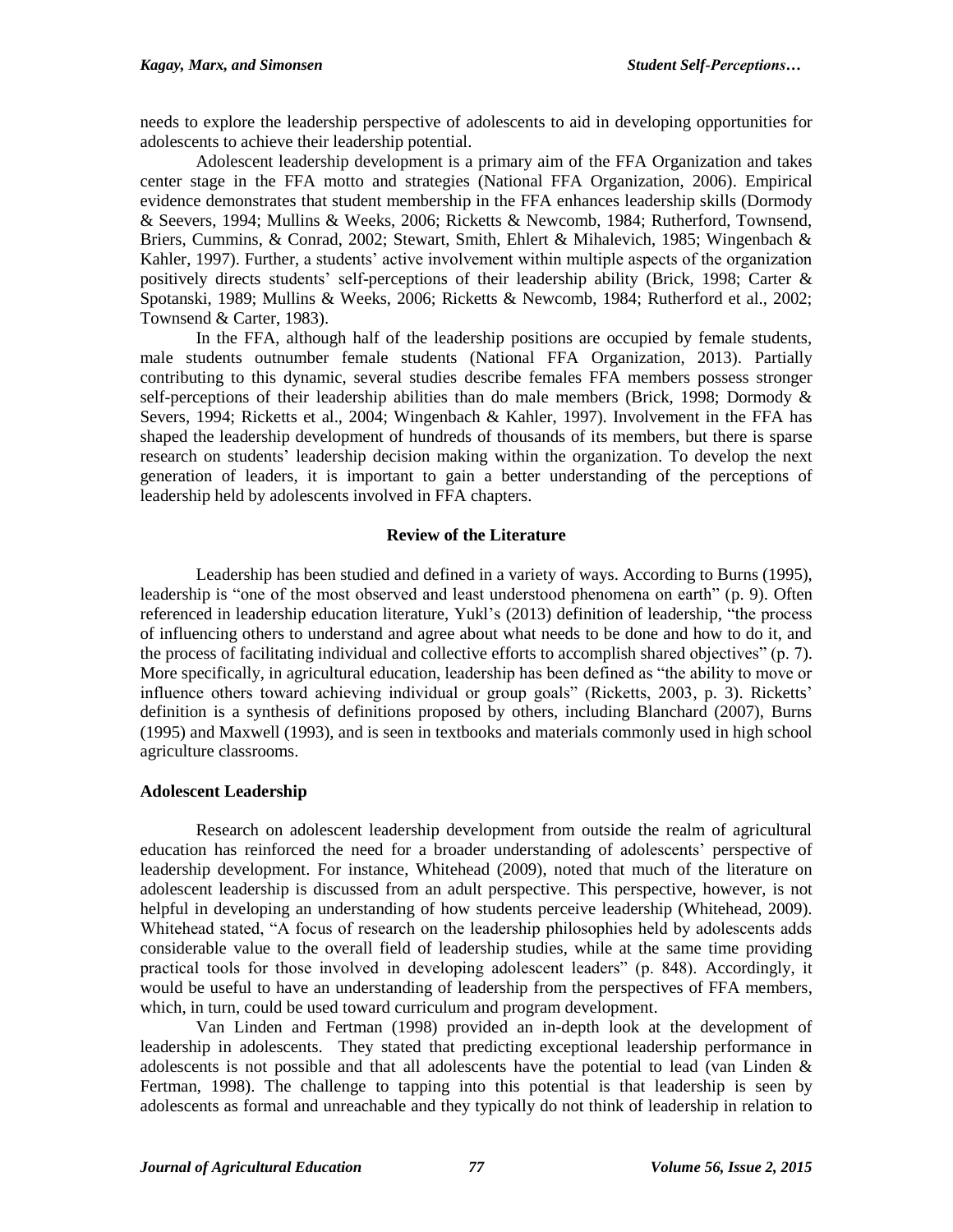themselves or as something that is attainable or even desirable. This perspective on leadership has provided organizations such as the FFA with curriculum and program development material (Hoover, Scholl, Dunigan, & Mamontova, 2007).

Leadership development in adolescents is a fluid process and consists of three stages (van Linden & Fertman, 1998). During the first stage, awareness, adolescents view leadership as externalized from their being. They often do not believe they possess leadership abilities or are able to have an impact on their surroundings. In the second stage, interaction, adolescents wrestle with the idea of being a leader. They become active and often overextend or overcommit themselves. In the third stage, mastery, adolescents begin to focus their efforts and seek out resources and guidance to work toward a personal or organizational vision. During the mastery stage, adolescents demonstrate what it is to be a leader (van Linden & Fertman, 1998).

# **Leadership within FFA**

The principles of leadership development in the FFA began years before the organization was formed (Hoover et al., 2007). The FFA was founded to provide "fellowship and leadership development" for boys enrolled in vocational agriculture programs (National FFA Organization, as cited in Hoover et al., 2007). Leadership development within the FFA has been studied and the value of the organization in this regard has been established. When compared to non-members, members of the FFA scored higher on scales that assess leadership and personal development abilities (Ricketts & Newcomb, 1984). Specifically, FFA members possess more leadership and personal development abilities than do students who are not members of an agriculture program (Ricketts & Newcomb, 1984).

Involvement is not the only indicator of higher self-perceptions of leadership abilities. Serving as an officer at any level of the FFA has an even greater impact on leadership selfperceptions (Brick, 1998; Carter & Spotanski, 1989; Mullins & Weeks, 2006; Rutherford et al., 2002). Carter and Spotanski (1989) found that members who had served in formal leadership capacities, such as a chapter officer or committee chair, consistently rated themselves higher on 10 measurement scales of leadership and personal development than did students without these experiences.

# **Gender and Leadership**

The majority of what is known about gender and leadership concerns the corporate and organizational leadership of adults. A meta-analyses of gender studies showed that common perceptions of gender differences include men as more self-assertive, motivated, task-oriented, agentic, self-directed, and aggressive in positions of leadership (Eagly, 2007; Eagly & Johnson, 1990). In contrast, women are viewed as more interpersonally oriented, selfless, concerned with others, and engaged in social dimensions of leadership (Eagly, 2007; Eagly & Johnson, 1990; Kent & Moss, 1994). Eagly and Johnson's meta-analysis of gender differences in leadership style showed that women commonly have a more democratic or participative leadership style. Zielinski (1999) studied the role of gender in high school government leadership and found that females favor a more social leadership style than do males and enjoy organizing social activities, about which males are far less enthusiastic. Further, advisors also perceived females to have a greater eye for detail and to possess better organizational talents, including leadership, as compared to their male counterparts (Zielinski, 1999).

Studies involving FFA members detail leadership differences between male and female members. Ricketts, Osborne, and Rudd (2004) found that upperclassmen males and females in agri-science courses had similarly high levels of need for achievement, affiliation, and power, but that females were more willing to take charge. The male students in the study preferred to remain within their comfort zones as compared to the female students who were more comfortable in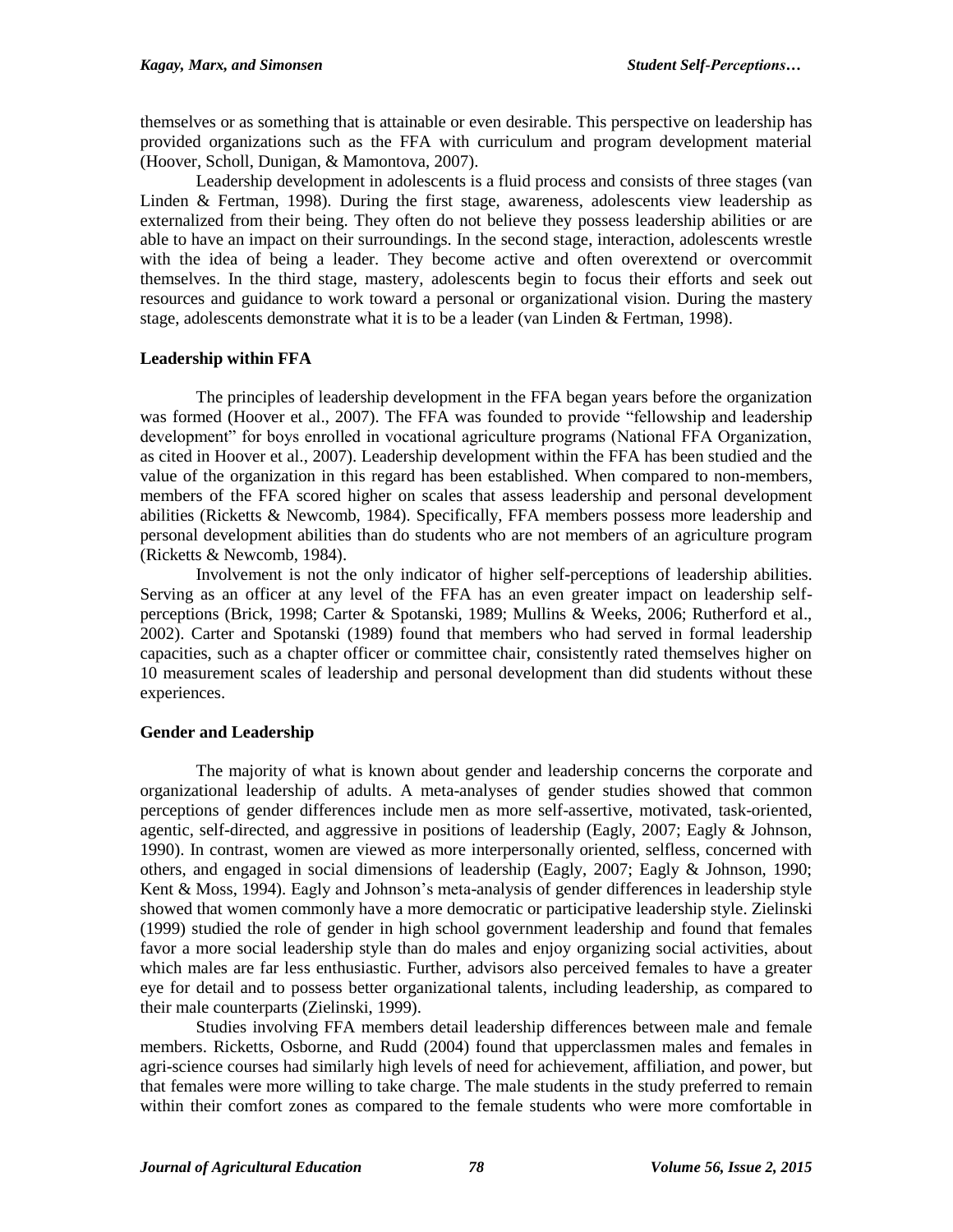diverse settings and enthusiastically pursued opportunities for new experiences. Dormody and Severs (1994) sought to find predictors of youth leadership life skills development among high school FFA members. Their results indicated that female members had higher youth leadership life skills development than did male members. Further, Brick (1998) found that female FFA members tended to have stronger self-perceptions of their abilities than did male FFA members.

Studies of adolescent leadership within and outside of the FFA contribute to a better understanding of adolescent leadership development. However, the literature in this area remains limited and a deeper understanding of leadership self-perceptions of adolescents is needed.

# **Theoretical Framework**

Leadership development has always been a pillar of the National FFA Organization (Hoover et al., 2007). Although several studies have focused on leadership among adolescents, few have sought the first-person perspectives of the adolescents themselves (Whitehead, 2009). Ricketts et al. (2004) investigated the increased emergence of female leaders within the FFA in Florida and proposed the conceptual model used to guide this study (Figure 1). The model presents family, FFA, school, self, agriculture program, community, and agriscience teacher as the key factors that lead to the emergence of adolescent leaders, and subfactors provide a further description of each of the factors.

In concert with the Ricketts et al.'s (2004) conceptual model, McClelland's (1961) motivational theory served as a theoretical foundation of this study. According to McClelland, three motives influence individual behaviors: achievement, affiliation, and power. The need for achievement is seen in an individual's doing what he or she can to accomplish a goal or dream (Ricketts et al., 2004). This need is also characterized by taking responsibility for finding solutions to problems, mastering complex tasks, and setting goals (Ratzburg, 2012). Affiliation is characterized by the need or desire to belong, wanting or needing to be liked or accepted, enjoying teamwork, and a concern for interpersonal relationships (Ratzburg, 2012; Ricketts et al., 2004). The need for power, or influence, is described as a drive to control or influence the thoughts of others and to win arguments (Ratzburg, 2012; Ricketts et al., 2004).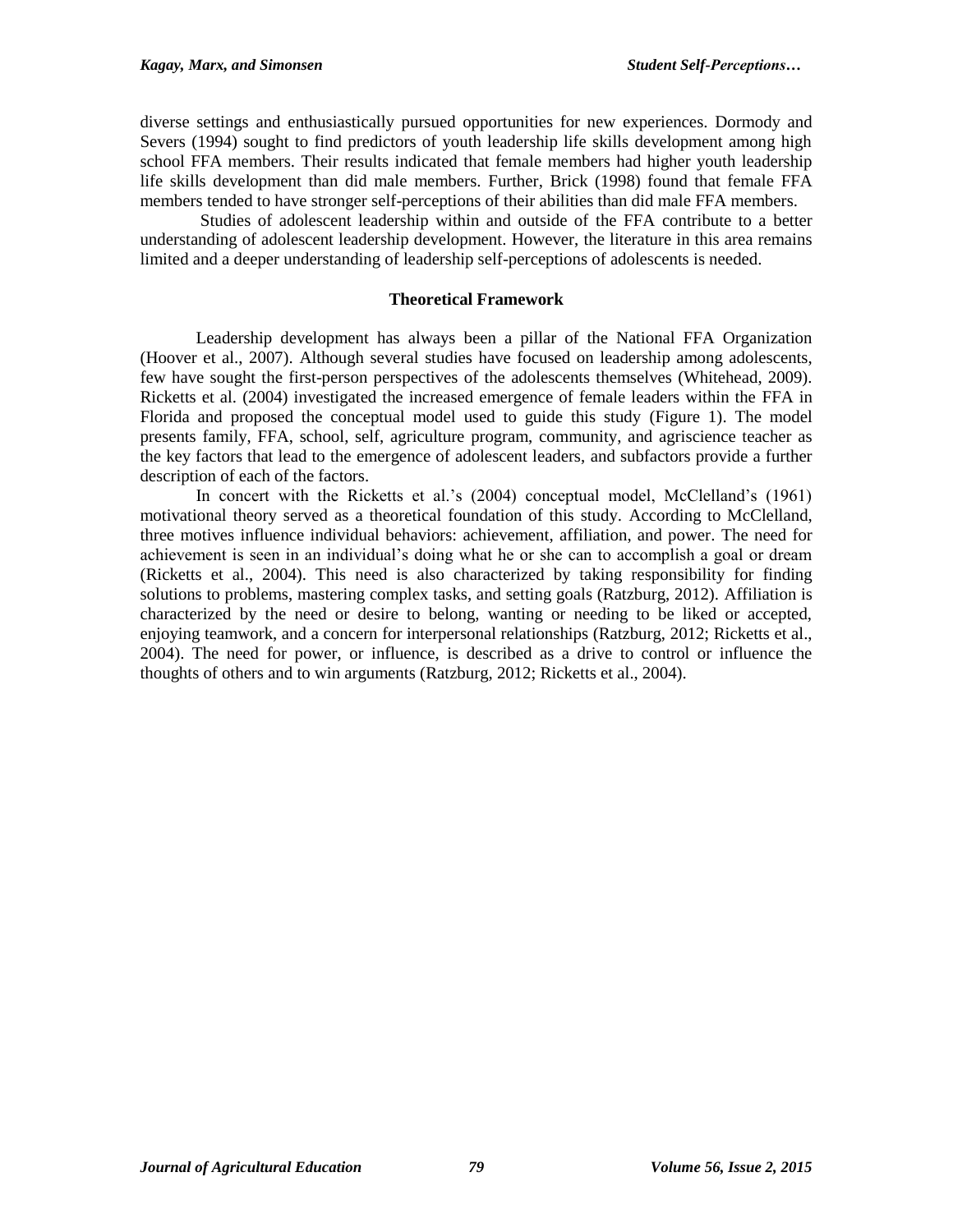

*Figure 1.* Conceptual model of the emergence of leaders in local FFA chapters (Ricketts et al., 2004).

Considered with the Ricketts et al.'s (2004) conceptual model, McClelland's (1961) motivational theory served as a theoretical foundation of this study. Building upon the literature, we sought to identify the influences, motivations, and self-perceptions of leadership that affect students' decisions to engage in leadership. In this study, Ricketts' (2003) definition of leadership, "the ability to move or influence others toward achieving individual or group goals" (p. 3) is used.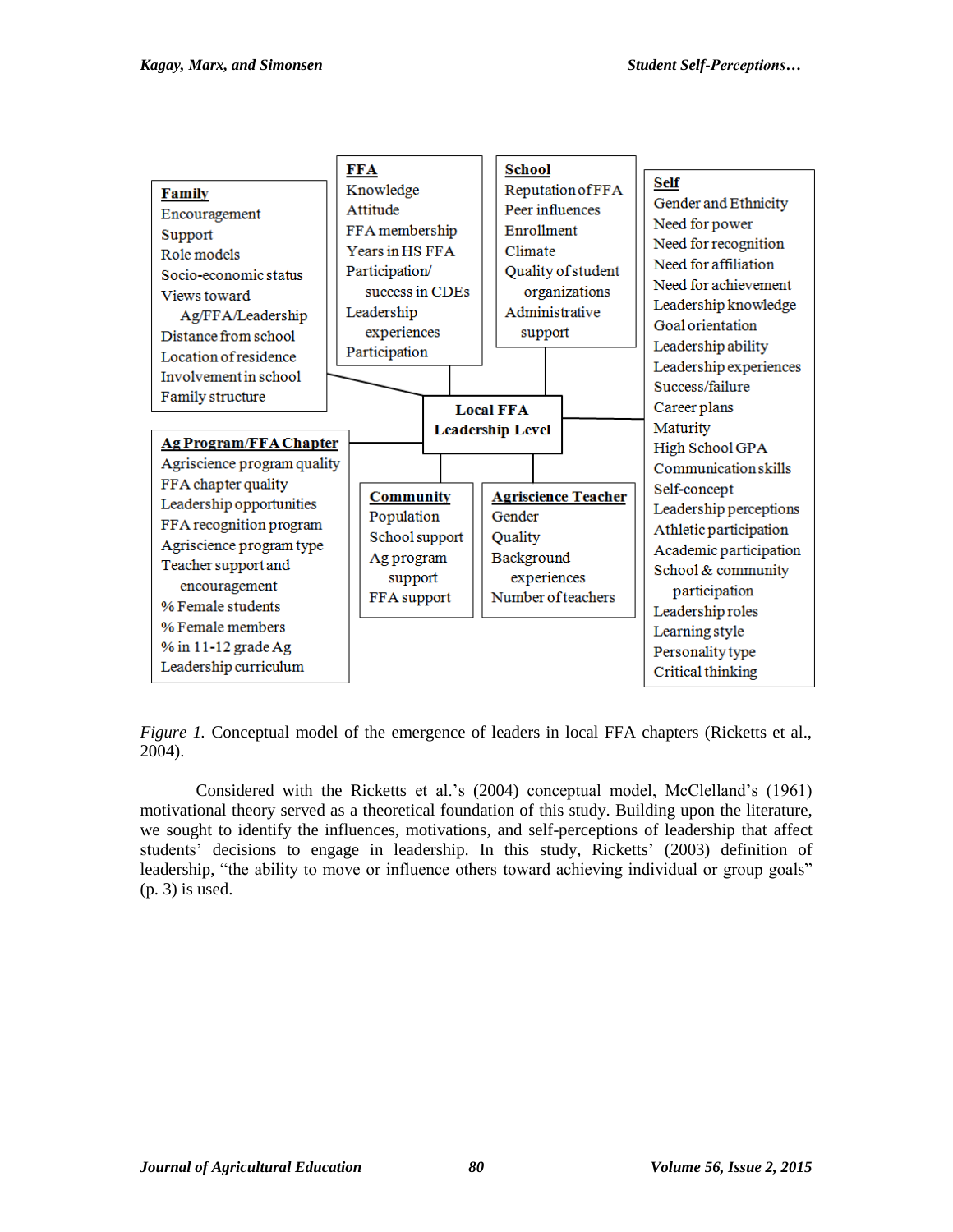#### **Purpose**

The purpose of this collective case study was to explore the self-perceptions of leadership in upperclassmen FFA members in two FFA chapters. The central question used to guide the study was: What are the self-perceptions of leadership engagement of upperclassmen FFA members in two FFA chapters in Missouri? The study was concerned with the outcomes of the secondary program of agriculture and it impact on individuals, as called for in the *American Association for Agricultural Education's National Research Agenda* (Doerfert, 2011). The research questions that guided the study are as follows:

- 1. What does the term "leadership" mean to upperclassmen FFA members?
- 2. What influences a student's decision to engage or not engage in leadership within his or her FFA chapter?
- 3. What do students engaged in leadership in their FFA chapter say they aspire to attain from the experience?
- 4. What motivational differences emerge between students engaged and not engaged in leadership?
- 5. How does gender influence a student's decision or propensity to lead?

#### **Methods**

This qualitative inquiry utilized a multi-site collective case study methodology. An instrumental case study approach was taken because the research questions were developed prior to the selection of cases (Stake, 1995). Written self-perceptions, focus group interviews, and observational data on student perceptions were used to gain a comprehensive understanding of student leadership perceptions. Focus groups were included to expand the data sources (Krueger & Casey, 2009). We acknowledged that our experience, as former high school agricultural education teachers and state FFA officers, was a potential source of bias as related to our interpretation of FFA membership and leadership development. To reduce this bias, the context of student responses was provided when possible. A social constructivist worldview shaped this study. This worldview was adopted because the issue is complex and dependent on the subjective meanings of each participant's experiences with leadership within his or her local FFA chapter (Creswell, 2007). Each participant created his or her own meaning based upon lived experiences.

#### **Population and Participants**

Purposeful sampling was utilized to identify cases that were typical representations of high-quality chapters (Creswell, 2007; Stake, 1995). To create a uniform sample of chapters, only those chapters with teachers employed at the same school for more than ten years were considered. Teachers employed at the same school for at least a decade were assumed to have had an adequate amount of time to establish expectations, procedures, and traditions for their chapters. Members of these chapters would have been aware of these practices, perhaps even prior to their first agricultural education course or FFA activity. In an effort to select chapters similar in student leadership, we narrowed potential chapters to those with FFA officer teams comprised of more female than male members. This was done not only to help to establish a commonality between the two chapters but also to be consistent with the trend of increasing female leadership within the FFA (Walker & Petty, 2009).

The two FFA chapters selected as bounded case systems for this study represent these characteristics, while also representing ordinary and accessible cases for the study. Both cases had two agricultural education teachers, with a male teacher having the most influence on the leadership aspects of the chapter. Each chapter also had received the National Chapter Award and enrolled between 170 and 180 members. To ensure adequate representation of officers and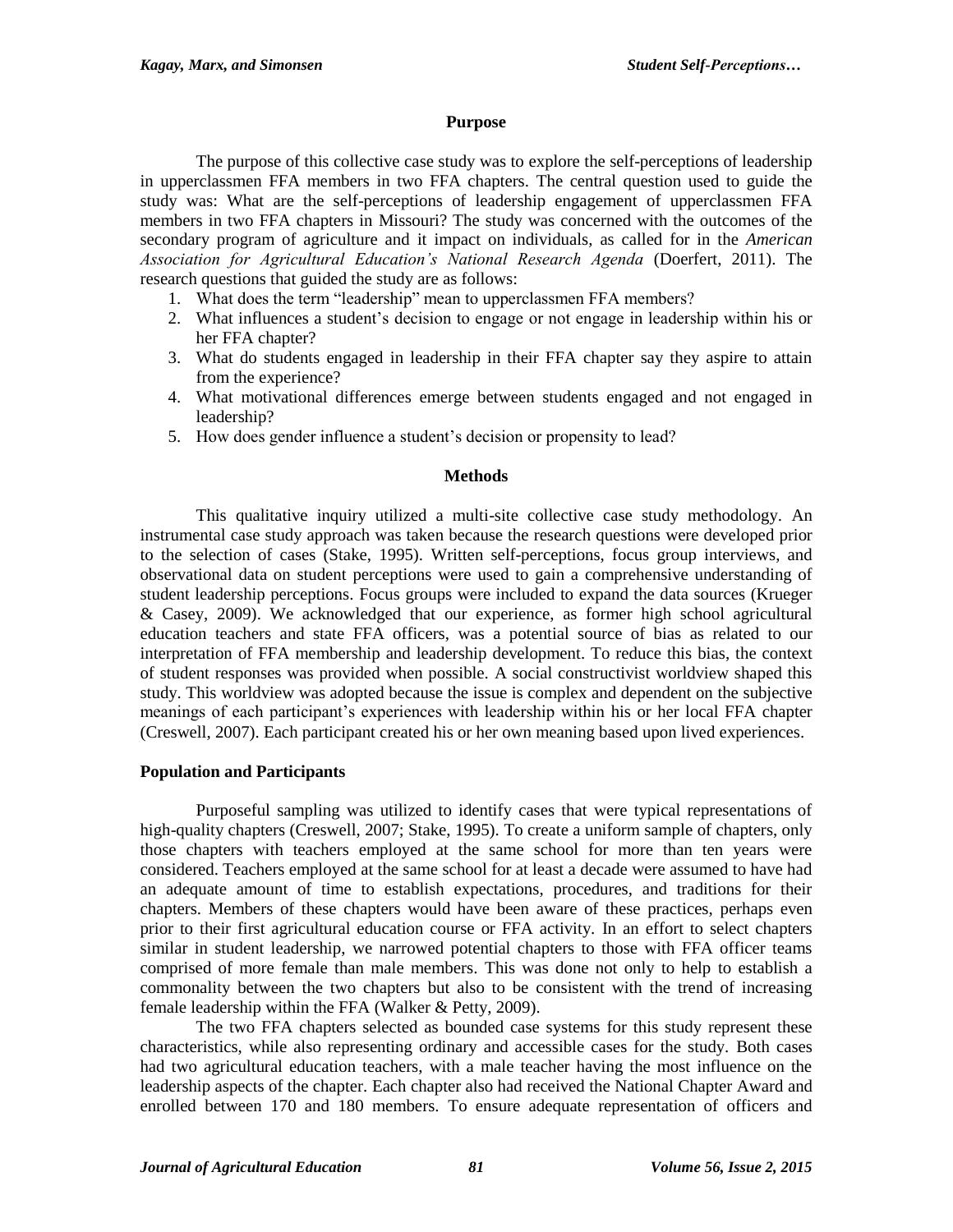members, as well as males and females, the chapter advisors assisted in identifying students who were willing to participate in the study. A total of 24 students, 14 female and 10 male, participated and were divided into four focus groups within each case. The focus groups were divided by female students' serving as officers within their chapter (herein referred to as officers), female students' not serving as officers in their chapter (herein referred to as members), male students' serving as officers within their chapter (herein referred to as officers), and male students' not serving as officers in their chapter (herein referred to as members).

# **Data Collection**

Data triangulation was achieved through the combination of reflective questionnaires collected from each student, eight semi-structured focus group interviews, and field observations (Ary, Jacobs, Razavieh, & Sorensen, 2006). Two observers were utilized during field observations to address credibility, dependability, and confirmability (Ary et al., 2006), and data analysis was driven by participant responses (Ary et al., 2006). Interviews and focus groups with the students were held independently at each of the two schools, respectively. Focus group interviews lasted approximately 30 to 60 minutes, each. We recorded, transcribed, and individually coded the eight focus group interviews using line-by-line coding and then combined codes into emergent themes (Stake, 1995). Reflective questionnaires and observations were then line-by-line coded by these themes. The credibility of findings was further assured through bracketing of our prior experiences, and trustworthiness was facilitated by maintaining an audit trail throughout the research process (Ary et al., 2006). Consensus between researchers was achieved through regular reflection and discussion among the researchers. Further, a code-recode strategy of intra-rater agreement was conducted on the first four focus group interview transcriptions to provide assurance that the researcher's coding techniques were consistent (Ary et al., 2006). Although the findings of this study cannot be generalized beyond the cases themselves, transferability was facilitated through the use of representative quotes from the participants and the use of thick, rich description (Ary et al., 2006).

#### **Findings**

Based on alignment with the theoretical model, six themes emerged from the data analysis. Notably, leadership was defined in the students' voice to provide a foundation for data collection and interpretation.

#### **Defining Leadership**

Prior to meeting in focus groups, participants (officers and members) completed a questionnaire and were asked to discuss, in writing, the meaning of leadership in their own words. Commonalities emerged among students; they expressed the belief that leadership is about helping people, influencing others to become better, and making a difference in the lives of others. One male chapter officer stated that a leader is "someone who helps push [others] further than they think they can go." A female officer stated:

I believe that leadership is being able to stand out from the crowd, and really make a difference in others' lives. It isn't about doing what everyone else is and sitting back and doing nothing. Leadership is choosing to use your own experiences to help someone else.

A second leadership premise that students commonly identified involved control of a situation, taking charge, and holding power. Officers and members alike noted that leaders make the decisions, have the power, and direct the work of the organization. "[A leader] is a person that takes charge and leads the group . . . and takes charge of the work." Another student stated, "[Leadership is] influencing people, making decisions for a group of people, and being in a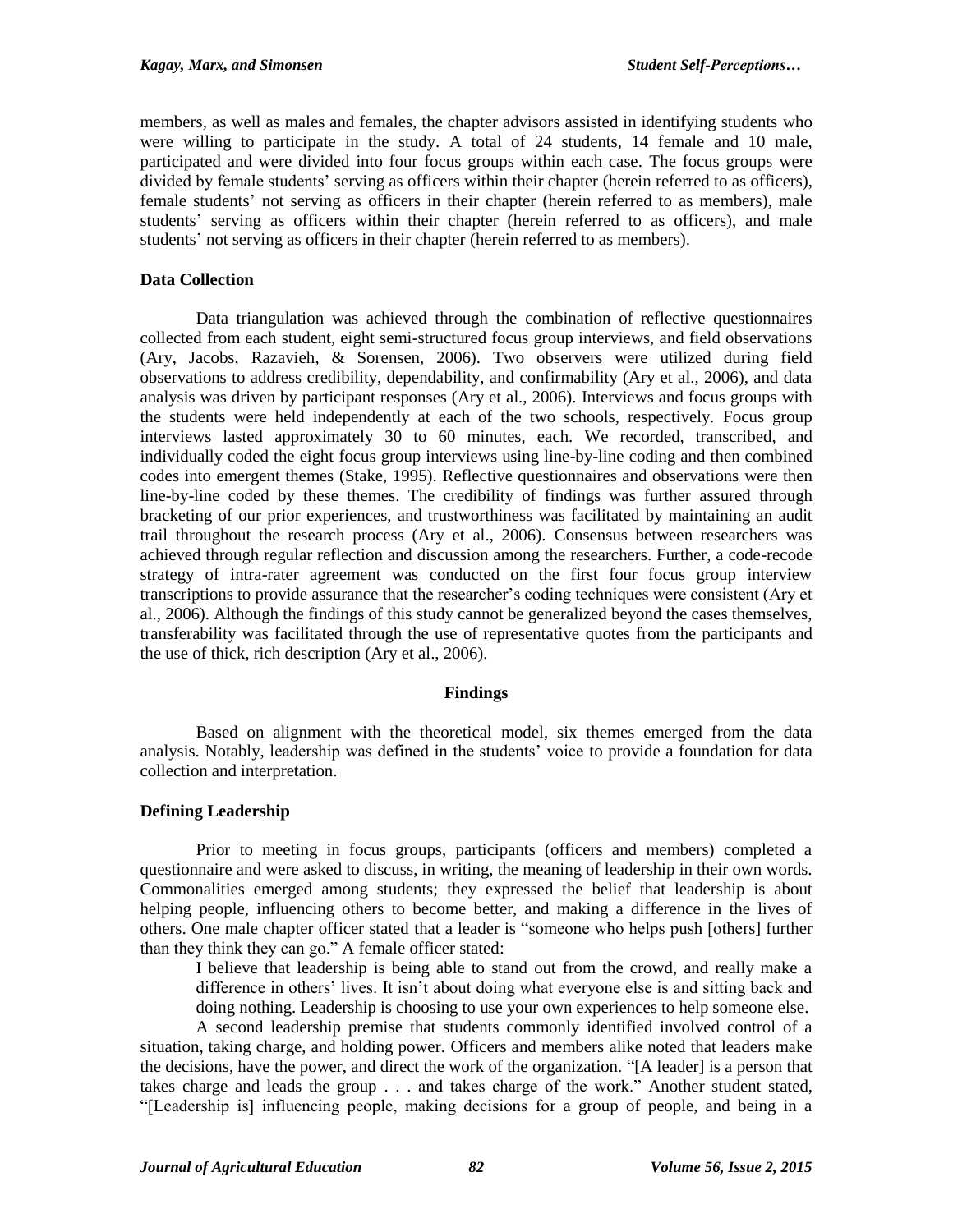position of power." This definitional exercise set the tone for the focus group interviews and contextualized the discussion within the students' definitions of leadership.

# **Personal Abilities and Motivation as Influencing Student Leaders**

Students were asked why they chose or chose not to pursue leadership positions in their local chapters. They were encouraged to detail what they envisioned as the differences between those who chose leadership positions (officers) and those who remained members. They felt that leaders pursue leadership opportunities because they receive personal satisfaction from the experience as well as feel that it is their responsibility to engage in leadership. One student stated, "I feel good after I do something leadership-wise. I just like the idea of it." Following extended questioning about other personal reasons for choosing leadership, one female officer asked, "Who doesn't want to be a leader? And who doesn't want to be someone people want to follow? I think that makes it appealing."

Both groups, officers and members, noted that recognition, power, and control often accompany leadership positions, making leading desirable. In this regard, one male chapter stated, "I like that you always . . . get noticed when you walk in a room. You get a lot of attention just for being in that leadership position. Everybody knows you." Other chapter officers were motivated to lead out of a desire to have an impact on something, or someone, within their FFA chapters.

I do hold a leadership position in my FFA chapter because I think that to make a difference you have to be involved. I enjoy being able to give advice to younger members and encourage them to reach for their goals.

Still other students believed that there are certain natural abilities that qualify or disqualify themselves from leadership. Chapter officers were often acknowledged for being more outgoing and better equipped with communication skills than were members.

I guess I lead because I'm just comfortable with it. I'm just a comfortable speaker, and I'm comfortable talking with other people, and some people don't have as good of communication skills, and I like helping others. I guess I can say, like, I don't wanna waste my talent? 'Cuz I feel like if I just sat back and didn't do anything I'd be wasting ... . God made me have good leadership skills. So that's why I do [it], I guess.

Motivational differences between officers and members are a final component of this theme. Students were asked with which of the three motivational factors (achievement, affiliation, and power) they most identified. Achievement was cited considerably more as a motivational factor for officers than for members. "In a given situation, I am most motivated by achievement when leading. I like to see the effects of my leadership in fellow students; I feel that my hard work has paid off."

#### **Barriers to Leadership as Perceived by Officers and Members**

Students felt that there are obstacles to assuming leadership roles. Communication skills and the time commitment of leadership were discussed as the strongest barriers to engaging in leadership positions. Students felt that the ability to communicate is a significant role of a leader within the FFA, which led some to perceive that a lack of communication skills can be a barrier. One male officer stated, "Some people aren't people-people. They don't like bein' around people, talkin' to people, and they aren't good public speakers. That really hurts ya in FFA." Public speaking was specifically identified as a barrier within the ability to communicate by both groups. Members recognized the fear of public speaking as a reason that many do not pursue leadership within the FFA. A member stated: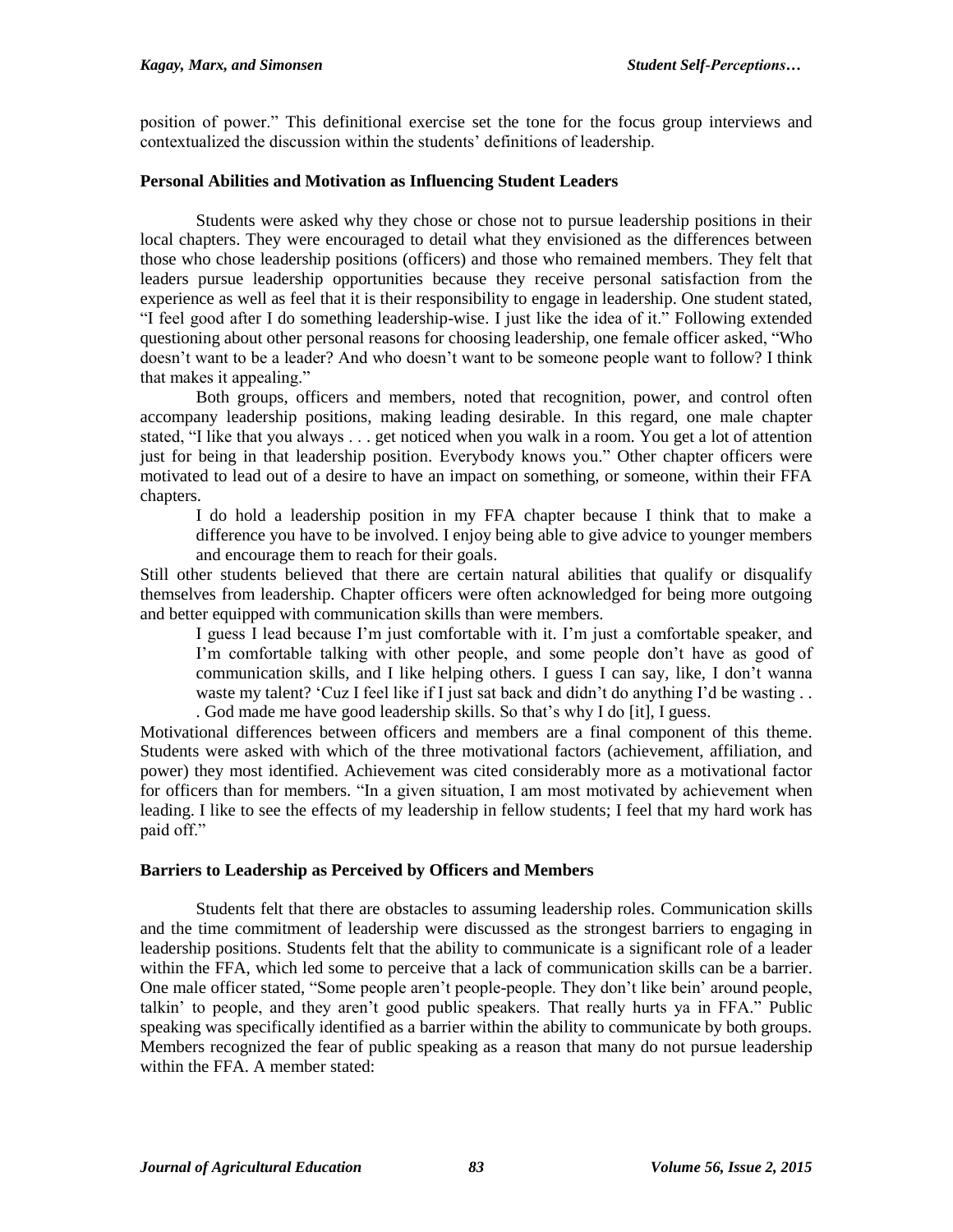Some people may feel intimidated by, um, a leadership office because, I mean, you do have to be in front of people a lot. And you do have to lead a large group, um, especially within the FFA, you have to be able to lead your whole chapter. . . . I think a lot of people are intimidated by that kind of thing.

A sizeable barrier to leadership identified by nearly all students was the time commitment necessary for leading. Officers and members recognized that, in particular, leading within the FFA is often a significant time commitment. Students acknowledged that, often, members were unwilling or unable to commit to the time required of an officer. One male member stated:

I mean, there are people that put their time in to be an officer, but most of those people don't have a full-time job or have a lot of commitments. . . . But, most of them are not athletes; they dedicate their time to the FFA. I mean, that plays a big role in their ability to be an officer.

Other commitments, particularly part-time jobs, were frequently cited as reasons that students did not expend the time to serve in leadership positions. Many members noted that officers invest a significant amount of time in their FFA chapters and that they believed that they could not, or were unwilling to, handle that commitment on top of other responsibilities. One female member addressed a friend's time management:

I have a friend who's an officer and she's ALWAYS, like, she never has time to spend with us and hang out and everything 'cuz she's always consumed with FFA. And I know I wouldn't be able to do that because I'm already stressed with working and, you know, classes and homework and stuff.

Officers substantiated the assertions that they did spend a significant amount of time each week with their FFA chapter leadership responsibilities. Officers also acknowledged that many students could not, or were unwilling to, devote the amount of time required to lead. In this regard, male officer noted the need to prioritize:

Well, like, some people who do sports or other clubs, like, you don't have time to do a, a leadership position in everything. So, you just have to prioritize, and . . . I think that's why some people don't run for office that would be good officers.

Officers in both chapters perceived that a certain level of pressure and high expectations were a significant drawback to leadership. In his questionnaire, one male officer stated, "Leaders often have more of an impact on those they lead then they realize. As a leader, you must constantly keep your actions in check in order to be a positive role model." These student officers stated that their position placed them more in the public eye, and with that came a level of expectation to always do the right thing. Though recognition and serving were, at times, a benefit, at other times, officers perceived leadership as adding pressure to their daily lives.

#### **Support from Others as Influencing Student Leadership**

Officers and members noted that support, or lack thereof, from other individuals in their lives heavily influenced their decision and ability to lead. When asked about qualities of an effective leader, one student stated:

Somebody who has a lot of support. From family, or the members of FFA, or the leaders, like the teachers and stuff . . . because then they kinda have more confidence in what they're doing. . . . And they have somebody to help them if they struggle with something.

Not only did students note that support and influence from others were important, but many students also discussed the role of individuals in their lives and the example that others provided in their decision to lead. Family surfaced as the primary support system for a student's decision to lead. One officer recalled, "My brother was in FFA and he was an officer as well. And, my dad has always pushed me to do more and, like, try to accomplish more." An older sibling's role as an officer or member in their FFA chapter, along with encouragement from parental figures, appeared to heavily influence students' decision to pursue leadership opportunities.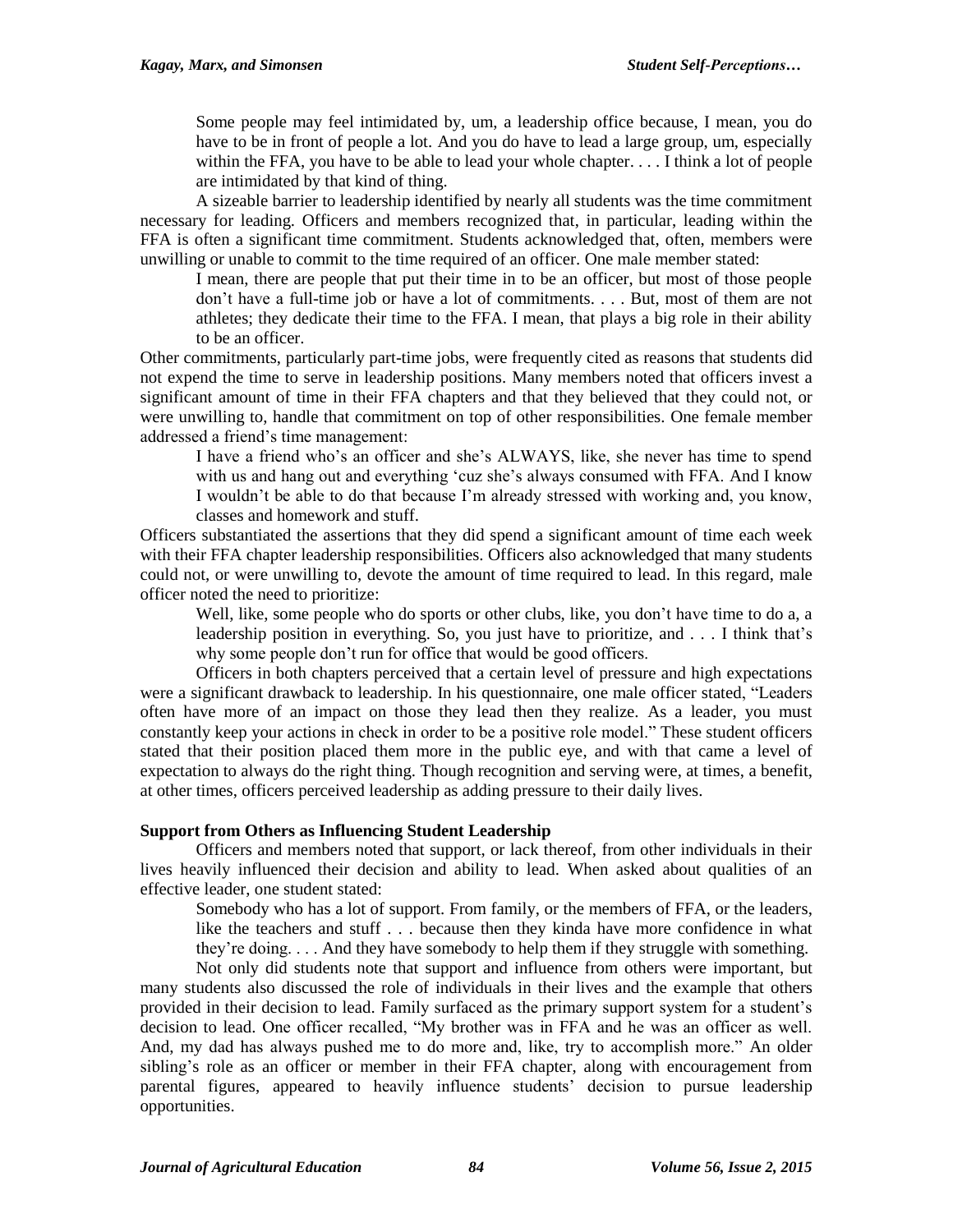A crucial aspect of the discussion of support was encouragement, or lack thereof, from the FFA advisor. If the advisor had specifically spoken to a student about pursuing a leadership position within the chapter, the student was more likely to take an interest. One male officer discussed those who influenced him:

Mr. Smith influenced my decision to be a leader. When starting high school I didn't work too hard to be a FFA leader. He got me involved and was the reason I interviewed for an office. Without Mr. Smith I would not be a FFA leader.

Conversely, students stated that, if they had never received any indication that their advisor believed in their ability to lead, they were much less likely to pursue chapter leadership opportunities. Some students noted that, in their opinion, the chapter advisor played a large role in determining who led by investing more time on and attention to particular students.

#### **Officers' Perceiving Members are Apathetic**

Many officers seemed to believe that those students who do not assume officer roles are simply apathetic toward leadership and their FFA chapters. Officers provided examples they experienced that led to this belief. A female officer stated:

I think some people are lazy. Okay, because being an officer, I have to come in at 7 [a.m.], and being on a leadership FFA contest team, I have to wake up at 5:30 [a.m.] to go to do practice contests. I was talking to a friend the other day and telling them the time [of day] I had to go to FFA contests and they were like, "That is why I quit the team. I did not want to get up that early on my Saturday morning." And that's just, kind of being a bum, I think.

The perspective presented by many of the officers regarding their commitment to the chapter creates the opportunity for a status divide between officers and members. Several members stated that some students who do not choose to be an officer lack the work ethic or level of care to be a leader. One student member stated, "Some of them just want to be lazy and don't wanna do anything. And don't want to take on any responsibility." Conversely, members noted that they simply do not desire a leadership position. Other members felt similarly, that leading within the FFA was too formal and that leadership position did not appear to carry much significance. A senior male chapter member explained:

Seeing my brother have fun in the organization while not leading solidified my decision to not lead in FFA. Also, the meetings are very scripted, and I feel like there is not any decision actually made by the officers that makes a difference, which makes me think they are just there, so they can say they were on applications.

This dichotomy between the views of officers and members is noteworthy in understanding the way that students think about leadership within the FFA.

#### **Leadership as Enhancing Personal and Professional Development**

"There is nothing bad about being a leader at all. There is nothing bad that can come from it. It's all good," as stated by one female officer. Nearly all students could identify specific ways or areas in which leading was advantageous. Their conclusions were grouped into two categories: enhancement of personal development and enhancement of professional development.

Enhancement of personal development included the perceived intrinsic benefits, some skill development, and the friendships that were gained through leadership positions. Many officers recognized personal growth and an appreciation for personal development that had come from leadership. Officers felt that they had improved their public speaking skills, become more outgoing, learned to work with others, and developed other life skills that would benefit them, no matter their pursuits in the future. A junior, female officer described: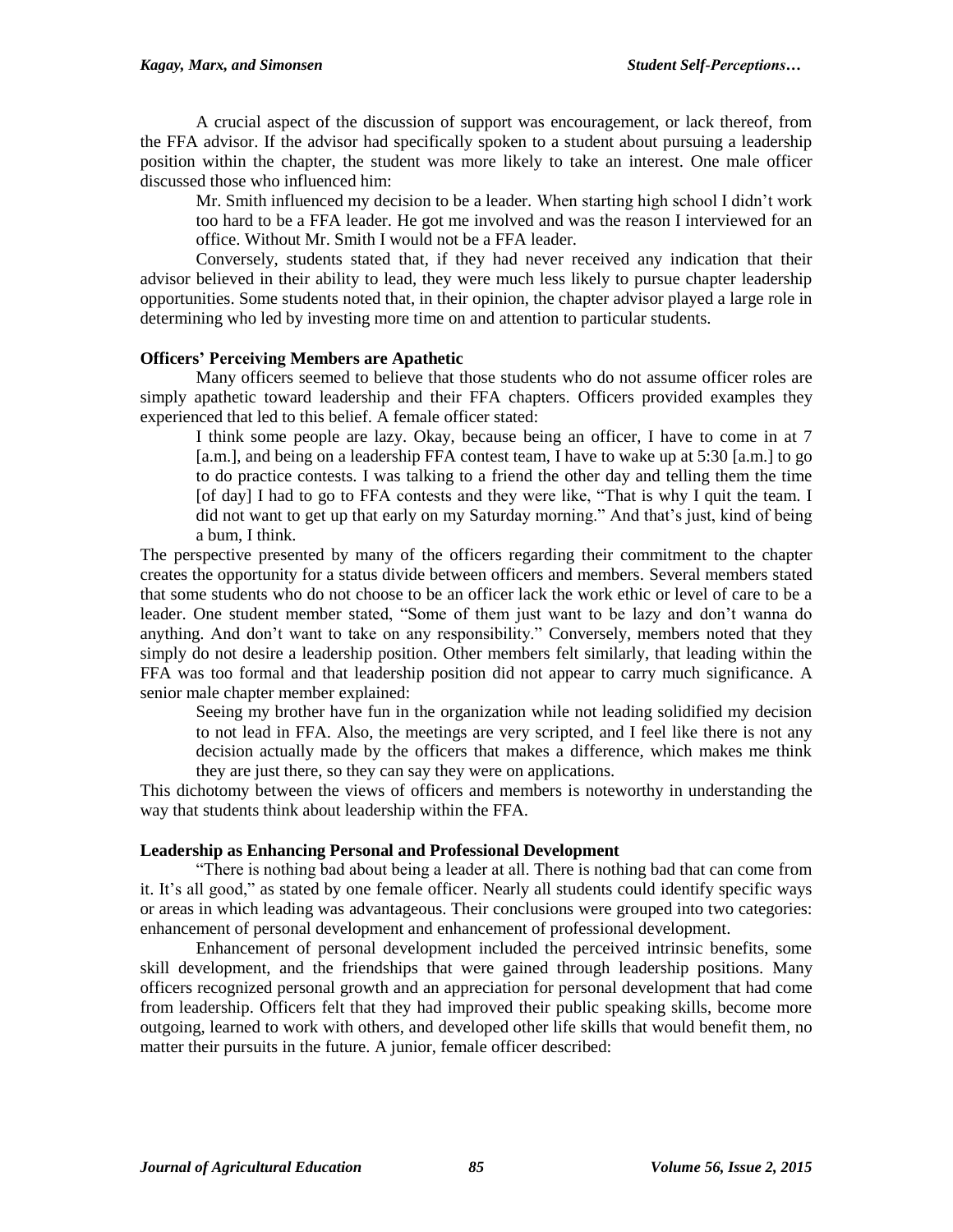The benefits of being a leader I think are watching yourself grow, as well as the others around you. It is crazy to think about where I started as a freshman and now seeing the other freshmen grow in the FFA.

Students felt that leadership enhanced professional development through a greater number of opportunities and the preparation for the future that leadership afforded. Students stated that officers often had more opportunities than did members for trips, awards, and recognition within the FFA. Finally, students also explained that serving as an officer within the FFA helped to develop skills that were favorable when applying for jobs and in other avenues of life. One member summed up well the benefits to leadership observed by the majority of the students: "There are many benefits to being a leader. You meet people, experience new things, achieve new things, and can be recognized for doing things to help the chapter."

# **Perceived Gender Differences in Leadership Style**

In the focus group interviews, students were asked whether they observed differences in how males and females lead and think about leadership. Without hesitation, the students stated that there was a difference. First, students felt that differences exist in how males and females approach leadership. Males were recognized by both genders for having a more immediate "here and now" or "get it done" style and attitude toward leadership. Male leaders also were perceived to have less concern for preparation, organization, and details than did their female counterparts. One male officer described the gender differences:

Guys are quicker to make decisions and not think the consequences completely through. But women wanna, like, they'll sit there and think every single option and then take the best one . . . which for different situations either one would be better.

Alternatively, females were considered by both genders to be more detail-oriented in their approach to leadership. Females were perceived as more likely to holistically consider the potential outcomes in-depth before making a decision. Students felt that this difference in approaching leadership was the primary distinction between male and female leadership.

Although students recognized these differences in male and female leadership styles and attitudes, each gender strongly believed that their style was preferable. It seemed that female students looked at males' "get it done" approach as a lack of commitment and a desire to get to the "fun" aspects of leadership more quickly by swiftly making decisions. Males saw their ability and desire to make decisions quickly as a positive attribute. In their opinion, females' focus on details only slowed them down and made them less efficient. Many males seemed to simply believe that organization and detail were not that important. One male stated:

This is gonna sound kind of sexist, but a guy is gonna go in and get it done in the most straightforward way. They're gonna step in and get the job done, they're not gonna think about all the extra little details or things we can make better, they're gonna go in and get the job done.  $\ldots$ . The guy might not be as organized, but he's gonna still get it done  $\ldots$ he'll probably get it done sooner.

In addition to revealing the primary differences in leadership style, discussion showed that female officers were much more future-oriented than were their male counterparts. Females seemed to recognize that they were more deliberately focused on the ways that leadership could benefit them in the future and that males were more concerned with the "here and now." These benefits included skill development, networking, and confidence that would help them in college and in future careers. One female stated, "I would think that girls would think more long term and how it's gonna affect people in the long run. Where guys, um, think about now, and what that's gonna look like now." Although males recognized that leadership prepared them for the future, few cited development for the future as the specific reason that they pursued leadership. In contrast, female leaders often explained that preparation for the future was the explicit reason that they chose to serve as an officer within their FFA chapter.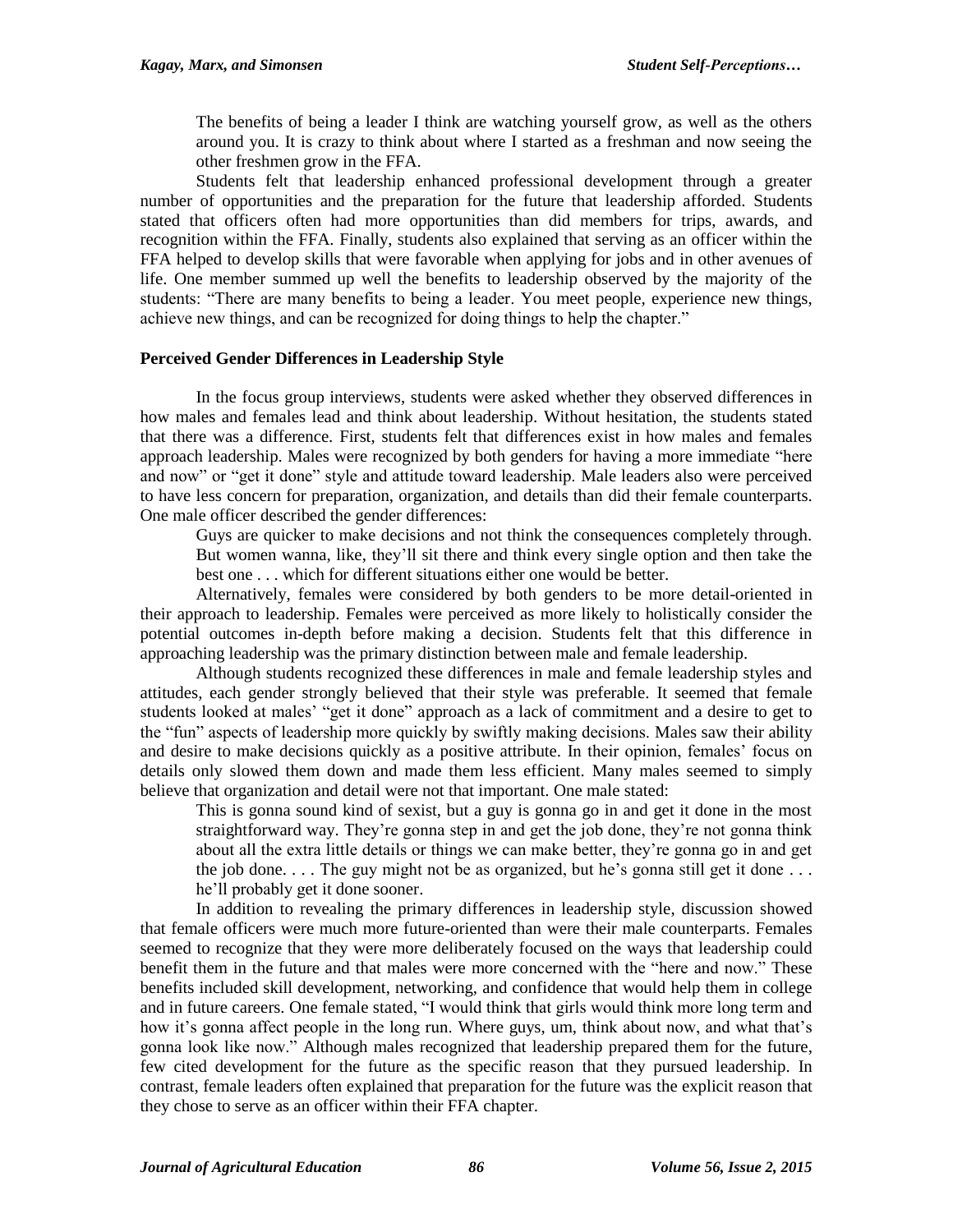A third difference that emerged between male and female students was their motivations for leading. The pursuit of achievement was frequently cited by both male and female students, although the root of achievement diverged between genders. Female students often cited affiliation as a motivating factor, while male students did not. Female officers who cited achievement never mentioned the achievement of awards as part of that motivation. Instead, they defined achievement as the intrinsic feeling of accomplishing something or successfully pushing themselves to reach a milestone. One female officer explained, "I am motivated by achievement. It's not so much of winning some material thing; it's that I want to be successful in what I do." Female officers and members also were much more motivated by affiliation, or the opportunity to work with others, than were males. This motivation factor manifests itself in helping others, influencing and inspiring others to act on their goals, and serving as a positive example. One female officer stated, "Sometimes, affiliation can be more satisfying than getting an award or having command over everything. Just knowing I have helped another gives me more joy than getting an award."

Males, in general, were less willing to write about or discuss the topic of their motivation, although most male leaders stated that they were primarily motivated by achievement. Male leaders discussed their achievement motivation in terms of the recognition that they received from their peers and the product of their work. In addition to the social attention, male officers often wanted to create change in their chapter or accomplish specific tasks through leadership.

# **Conclusions, Implications, and Recommendations**

In this study, we described the self-perceptions of leadership of high school students who were engaged in their local FFA chapters. Participants were either officers or members. It should be noted that, due to the limited scope of this case study, interpretation of the findings and conclusions is limited to the two schools that participated.

The findings of this study support and contribute to McClelland's (1961) theory of motivation. A dichotomy was seen among the student groups related to each of the three motives put forth by McClelland. The motives of affiliation, achievement, and power toward leadership involvement were most often expressed by those who sought leadership opportunities (officers), but appeared to detract from the motivation of those who were members. In this way, our findings align well with Ricketts et al.'s (2004) model of leader emergence in local FFA chapters. Students noted multiple influences for their choice to engage or not engage in leadership responsibilities. While the culture in which the local program was situated and the culture of the program itself aided the direction that students chose at the time of data collection, the factors related to self within the model had the most influence with regard to adolescents' leadership choice and perception

For research question 1, we concluded that students understand FFA leadership positions to be an opportunity to influence and help others to make a difference in their lives based upon their definition of leadership. Students largely recognized that leadership involves having an influence on others, whether positive or negative. The discussion of power dynamics that accompany formal leadership positions indicated that students understand that leaders have the potential to move people and events, regardless of the direction. Further, it can be concluded that many students still subscribe to the "great man" theory of leadership. That is, many students believe that, on some level, leaders are born with the innate capacity to lead, while others are not. In an organization that aims to develop leadership potential in every member, this belief may have strong implications. There are certainly many influences on the leadership perspectives of students, some of which are based on how leadership is promoted and taught in these chapters. Thus, it may be necessary to broaden the content of leadership education at the secondary level to include not only a focus on the qualities of leadership but also on what it takes to personally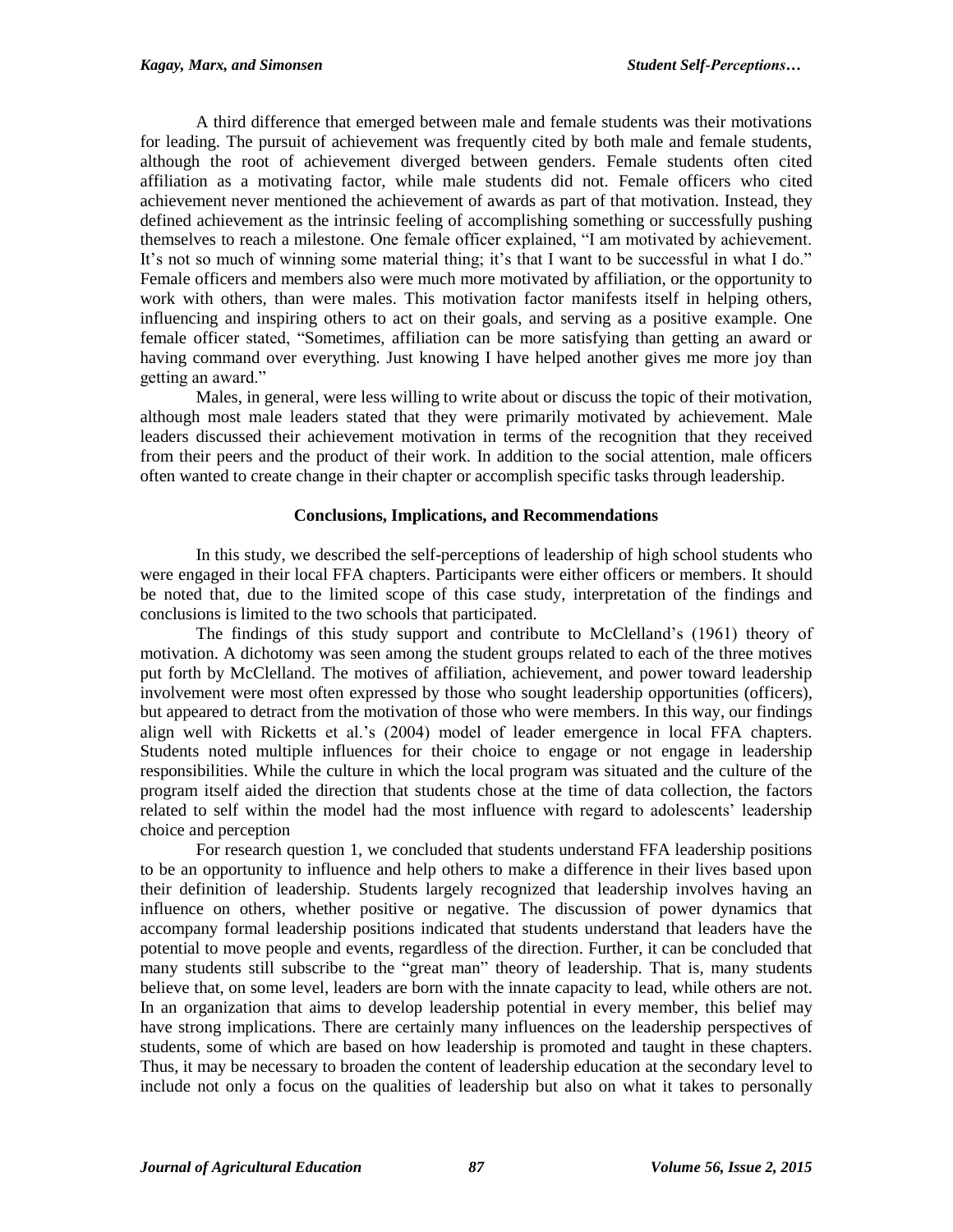develop leadership abilities. This would better fulfill the aims of the National FFA Organization (2006).

In response to research question 2, the findings showed that encouragement and support from others, particularly the local agricultural education teacher/FFA advisor, have a great impact on a student's decision on whether to pursue a leadership position. Family support and family legacy also influence a student's decision on whether to engage in leadership responsibilities at the local level. We can infer that some students do not pursue officer positions because they may not receive encouragement from advisors or family members. Advisors, in particular, should be cognizant that support for leadership development in some individuals, but not others, may be perceived by students as grooming or handpicking. Some students have family members who were involved in the FFA as students and can provide a perspective on the attributes of adolescent leadership, while likely many more students do not have this familial legacy. It is these students and their parents who may need more direct education on the benefits of early leadership involvement. It is recommended that local FFA advisors involve and engage all parents in the positive outcomes of participation in the activities of the FFA. This could be accomplished through parent nights, newsletters, banquet invitations, and progress reports sent home.

Further, perceived barriers to participation in leadership exist within local FFA chapters. These include the fear of public speaking and the perceived time commitment of serving as a chapter officer. It is possible, however, that these barriers also serve a positive purpose. Chapter officers identified the same potential barriers as did members but were willing to overcome these obstacles out of their genuine desire to serve in a leadership position. Although school-based agricultural education curriculum seeks to give students exposure to public-speaking experiences, students still consider having to speak in front of others a reason to avoid a leadership opportunity. It is recommended that agricultural educators help students to understand that, while the ability to speak in public is important, it is a skill, not a trait, and can be developed over time through exposure and experience.

In addition to a fear of public speaking, the time commitment of leadership perceived by students resulted in many choosing not to seek leadership positions. Part-time jobs and other responsibilities consume a large amount of students' time. Educators should help students see that the opportunity to serve as a chapter officer is worth the investment of time required. In addition, educators may consider helping students to learn to manage their time as well as to evaluate the expectations that they have for their chapter officers. Perhaps chapters could find better balance with regard to responsibilities and distribute them among a more substantial group of students within the chapter beyond the officers. It is further recommended that agricultural education teachers approach leadership education as a developmental opportunity and that experiences should be scaffolded over time through active participation. This would encourage students to progress through the stages of adolescent leadership development (van Linden & Fertman, 1998).

For research question 3, we concluded that students sought to attain diverse experiences and outcomes relative to engaging in leadership activities. Drawing partially from students' definition of leadership, we found that many were seeking an altruistic outcome to their leadership engagement. Often, officers cited a desire to help others and to help the broader community in positive ways. Based on this, we felt that students find value in and appreciate the greater purposes of leadership, which is an important step in their maturation. Varied personal and professional outcomes guided students toward leadership opportunities. Students identify with the future context of their present participation in FFA activities. Continued involvement in diverse FFA programming at all level is recommended to further students' abilities to create the connections between premier leadership, personal growth, and career success.

In response to research question 4, we found that students cited varied motivations for leadership engagement. It can be concluded that students involved in formal leadership roles are motivated by a need for achievement. For many chapter officers, holding an office is an accomplishment, and, for some, it may even be on their resume checklist. Advisors can utilize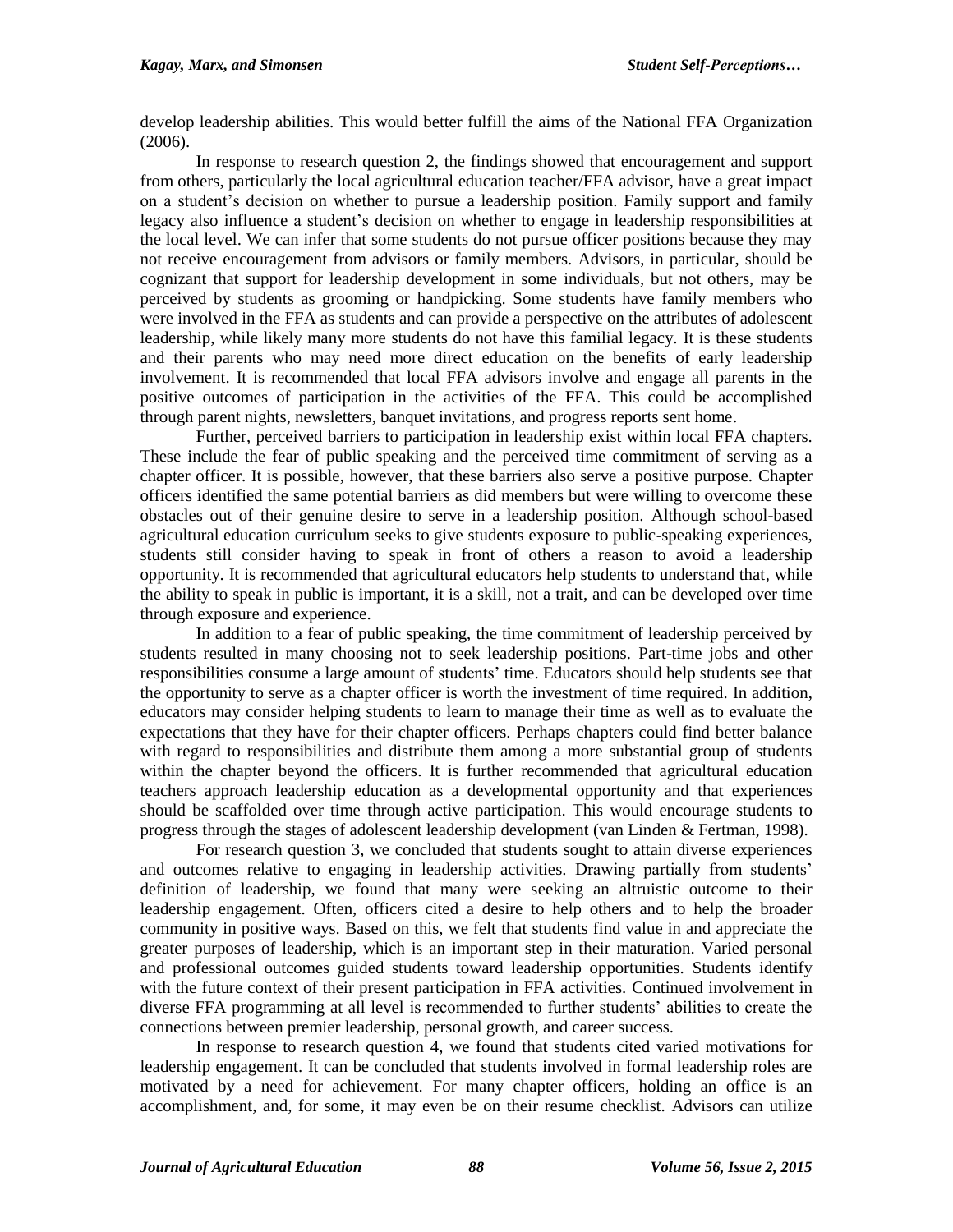achievement as the goal to encourage participation and involvement but also must acknowledge that this may not work for all students. Therefore, the motivational factors of affiliation and power also should be taken into consideration.

Officers sometimes believe that members are "lazy" when, in fact, many members do not desire the responsibility of formal leadership positions. For these members, it is a matter of choice. Further, the barriers discussed certainly could inhibit the proclivity of some to participate in leadership ventures. Additionally, the formal opportunities to lead are finite in a local chapter unless leadership is more distributed through committees and less hierarchical responsibilities. Advisors may need to be proactive in this area to prevent a member-versus-officer mentality from taking hold.

In regard to research question 5, students identified differences in leadership styles by gender. According to the participants, females lead with a more detailed, emotional, thoughtful approach, whereas males lead with a "get it done" attitude and logical approach. Genders are biased in their approach to leadership but can see some value in the opposite gender's approach. Motivation and desire for achievement also differed between the genders. Females were more concerned with a need for affiliation, while achievement was experienced as intrinsic. Male students viewed achievement as recognition received from peers, and their desires were directed toward creating noticeable change in the chapter. Advisors are encouraged to openly acknowledge these perceptual differences between genders and assist students in valuing multiple methods of achieving a task.

# **Future Research**

We recommend that research continue to explore adolescent leadership development. Student membership in the FFA provides a rich venue for leadership development and, consequently, a valuable resource for researchers and advisors. Diversity in gender should be further explored to discover potential differences in leadership perceptions within chapters that are led by both genders. The findings of this study revealed a member-versus-officer mentality; thus, inquiry into the interactions between peers is warranted for a better understanding of students' choices to engage in leadership roles. Further, research should be conducted to determine how overall school climate may influence the choice to engage, as proposed in the Ricketts et al. (2004) model. Finally, research into best practices of leadership development of all students and into how to address the identified barriers is essential for student success.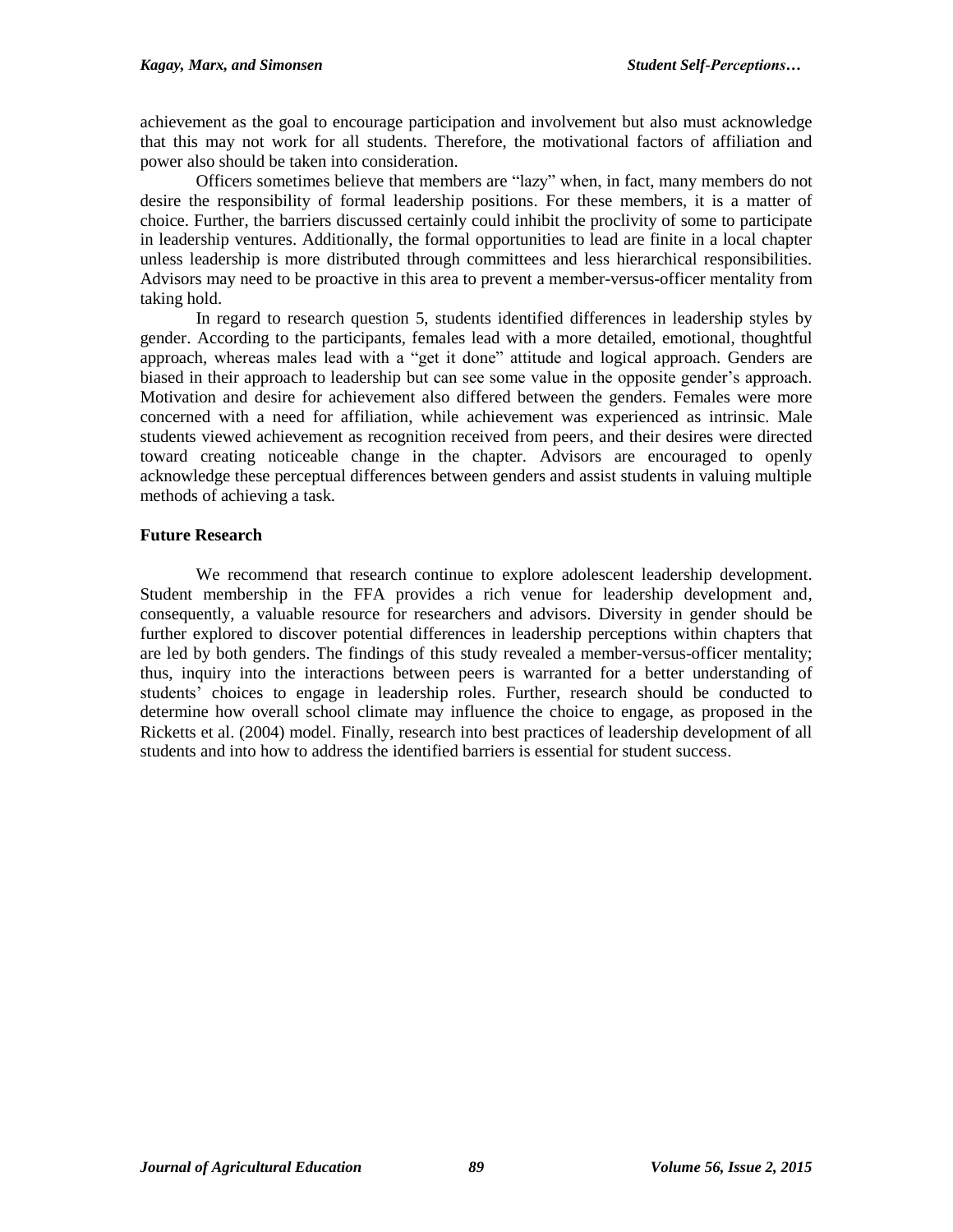#### **References**

- Ary, D., Jacobs, L.C., Razavieh, A., & Sorensen, C. (2006). *Introduction to research in education* (7th ed.) Belmont, CA: Thomson Wadsworth.
- Blanchard, K. (2007). *Leading at a higher level*. Upper Saddle River, NJ: Prentice Hall.
- Brick, T. A. (1998). *A national survey of FFA member's self-perceived leadership skills* (Unpublished doctoral dissertation). Texas A & M University, College Station.
- Burns, J. M. (1995). The crisis of leadership. In J. T. Wren (Ed.), *The leader's companion* (pp. 8– 10). New York, NY: The Free Press.
- Carter, R. I., & Spotanski, D. R. (1989). Perceptions of leadership and personal development of selected high school students in Iowa. *Journal of Agricultural Education, 30*(4), 30–34. doi:10.5032/jae.1989.04030
- Creswell, J. W. (2007). *Qualitative inquiry and research design: Choosing among five approaches.* Thousand Oaks, CA: Sage.
- Doerfert, D. L. (Ed.) (2011). *National research agenda: American Association for Agricultural Education's research priority areas for 2011-2015.* Lubbock, TX: Texas Tech University, Department of Agricultural Education and Communications.
- Dormody, T. J., & Seevers, B. S. (1994). Predicting youth leadership life skills development among FFA members in Arizona, Colorado, and New Mexico. *Journal of Agricultural Education, 35*(2), 65–71. doi:10.5032/jae.1994.02065
- Eagly, A. H. (2007). Female leadership advantage and disadvantage: Resolving the contradictions. *Psychology of Women Quarterly, 31,* 1–12. doi:10.1111/j.1471- 6402.2007.00326.x
- Eagly, A. H., & Johnson, B. T. (1990). Gender and leadership style: A meta-analysis. *Psychological Bulletin, 108*(2), 233–256.
- Hoover, T. S., Scholl, J. F., Dunigan, A. H., & Mamontova, N. (2007). A historical review of leadership developments in the FFA and 4-H. *Journal of Agricultural Education, 48*(3), 100–110. doi:10.5032/jae.2007.03100
- Kent, R. L., & Moss, S. E. (1994). Effects of sex and gender role on leader emergence. *Academy of Management Journal, 37*(5), 1335–1346.
- Krueger, R. A., & Casey, M. A. (2009). *Focus groups: A practical guide for applied research*  (4th ed.). Thousand Oaks, CA: Sage.
- Maxwell, J. C. (1993). *Developing the leader within you.* Nashville, TN: Thomas Nelson.
- McClelland, D. C. (1961). *The achieving society*. Princeton, NJ: D. Van Nostrand.
- Mullins, J. G., & Weeks, W. G. (2006). Leadership behaviors exhibited by FFA chapter presidents. *Journal of Agricultural Education, 47*(1), 30–42. doi:10.5032/jae.2006.01030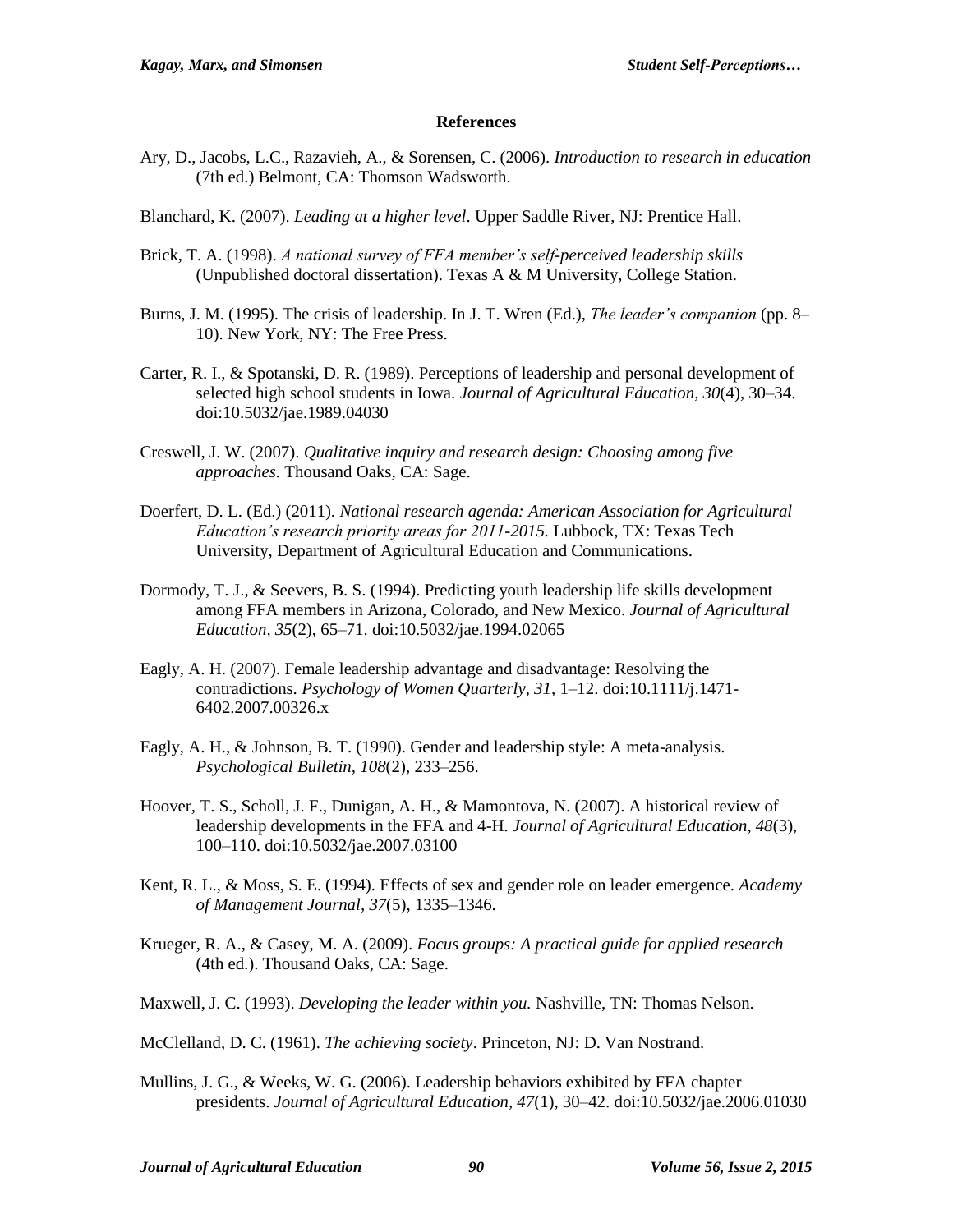National FFA Organization. (2006). *Official FFA manual 2006-2007.* Indianapolis, IN: Author.

- National FFA Organization. (2013). *FFA statistics.* Retrieved from <https://www.ffa.org/about/whoweare/Pages/Statistics.aspx>
- Ratzburg, W. H. (2012). *McClelland's achievement motivation theory: The thematic apperception test (TAT) and McClelland's achievement motivation theory.* Retrieved from http://jam3c.tripod.com/id8.html
- Ricketts, C. (2003). *Leadership: Personal development and career success.* (2nd ed.). Albany, NY: Delmar Thomson Learning.
- Ricketts, J. C., Osborne, E. W., & Rudd, R. D. (2004). Female leadership in rural Florida FFA chapters. *Journal of Agricultural Education, 45*(1), 42–53. doi:10.5032/jae.2004.01042
- Ricketts, S. C., & Newcomb, L. H. (1984). Leadership and personal development abilities possessed by high school seniors who are members in superior and non-superior FFA chapters, and by seniors who were never enrolled in vocational agriculture. *Journal of the American Association of Teacher Educators in Agriculture, 25*(2), 51–59. doi:10.5032/jaatea.1984.02051
- Rutherford, T. A., Townsend, C. D., Briers, G. E., Cummins, R., & Conrad, C. R. (2002). Leadership self-perceptions of WLC participants. *Journal of Agricultural Education, 43*(2), 22–33. doi:10.5032/jae.2002.02022
- Stake, R. E. (1995). *The art of case study research.* Thousand Oaks, CA: Sage.
- Stewart, B. R., Smith, C. L., Ehlert, M. W., & Mihalevich, J. R. (1985). Member, officer, and advisor perceptions of FFA organizational goals and activities. *Journal of the American Association of Teacher Educators in Agriculture, 26*(2), 47–55. doi:10.5032/jaatea.1985.02047
- Symonds, W. C., Schwartz, R., & Ferguson, R. F. (2011). *Pathways to prosperity: Meeting the challenge of preparing young Americans for the 21st century.* Cambridge, MA: Pathways to Prosperity Project, Harvard University, Graduate School of Education.
- Townsend, C. D., & Carter, R. I. (1983). The relationship of participation in FFA activities and leadership, citizenship and cooperation. *Journal of the American Association of Teacher Educators in Agriculture, 24*(1), 20–25. doi:10.5032/jaatea.1983.01020
- van Linden, J. A., & Fertman, C. I. (1998). *Youth leadership—A guide to understanding leadership development in adolescents*. San Francisco, CA: Jossey-Bass.
- Walker, A., & Petty, D. (2009). *A long, hard fight: Women in the FFA.* Retrieved from https://www.ffa.org/Documents/conv\_091023\_ffawomen.pdf
- Whitehead, G. (2009). Adolescent leadership development: Building a case for authenticity framework. *Educational Management Administration & Leadership, 37*(6), 847–872. doi:10.1177/1741143209345441